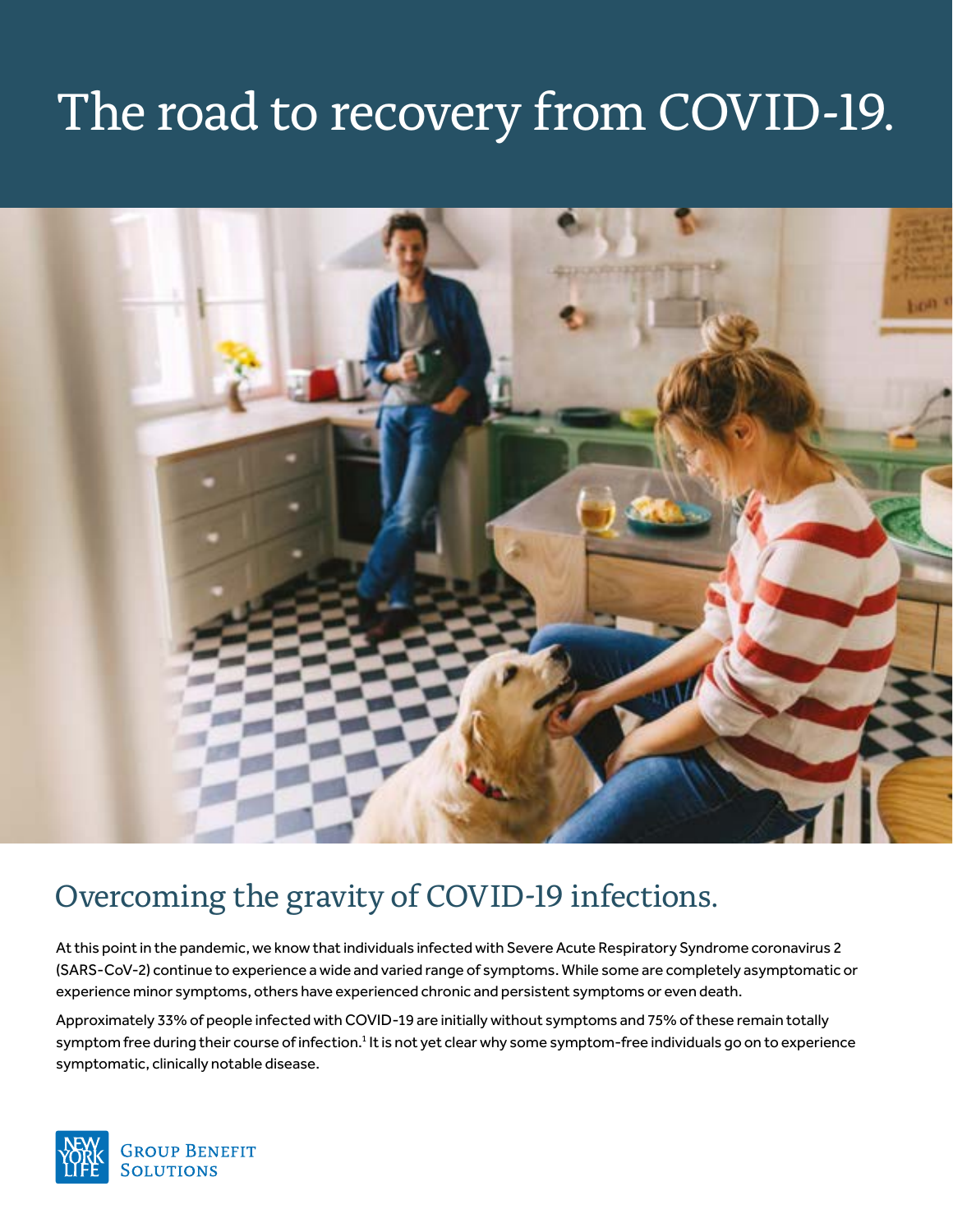## The CDC uses the following definitions to describe varying levels of symptoms:<sup>2</sup>



Acute, early-phase infection is defined as having symptoms less than one month since onset. 1

- Subacute refers to symptoms which remain 2 Subacute refers to sympt<br>for one to three months.
- 3 Chronic infection means symptoms which persist for longer than three months. persist for longer than three months.

Other terms often seen in the literature from news outlets and online include ongoing symptomatic, post-COVID syndrome, post-acute sequelae, long COVID-19 or Long Hauler.

### **What characterizes COVID–long haul syndrome?**

Long Haul/Post-COVID-19 conditions represent a wide variety of health-related conditions which impact individuals through physical, mental/neurocognitive and behavioral effects. Common, persistent symptoms often include fatigue, muscle aches, headaches, brain fog, and loss of taste and smell. For those with lung and heart damage, symptoms may include shortness of breath, chronic cough, chest discomfort, palpitations and lightheadedness/dizziness.3,4 Long-haul symptoms seem to have some gender-related predilections with men suffering more severe disease and middle-aged women (between 40-60) sustaining more of the long-haul symptoms.<sup>1</sup> These observations seem to be related to the fact that autoimmune conditions are more common in women age 40-60 sustaining more long-haul symptoms.<sup>1</sup> When the immune system is pushed into a hyperactive state to protect against invading viruses, it can cause damage to tissues and organs.<sup>5</sup> These damaging effects may lead to the syndrome of long-term symptoms.

The presence of chronic symptoms has frequently been noted by patients of advanced age, those with chronic health conditions such as diabetes, cardiac disease, clotting disorders, chronic respiratory issues (such as COPD/asthma), neurologic impairments (such as neuropathy), and underlying psychologic disorders.

Acute mental health disorders (including anxiety, depression, PTSD/Adjustment Disorder and Post-ICU Syndrome) are common after-effects of COVID-19 infection. The stress related to socio-economic pressures, isolation due to social distancing and loss of social/family/ work interaction, as well as the lack of clear direction on how to remain healthy and navigate safely through the pandemic, all may have a negative impact on one's mental health. Many may not realize, but the occurrence of the ongoing symptoms known as long-haul is not specific only to COVID-19, but is also seen with other viral infections such as Influenza. 6,7,8

Autoimmune conditions are more common in women age 40-60 sustaining more longhaul symptoms.<sup>1</sup>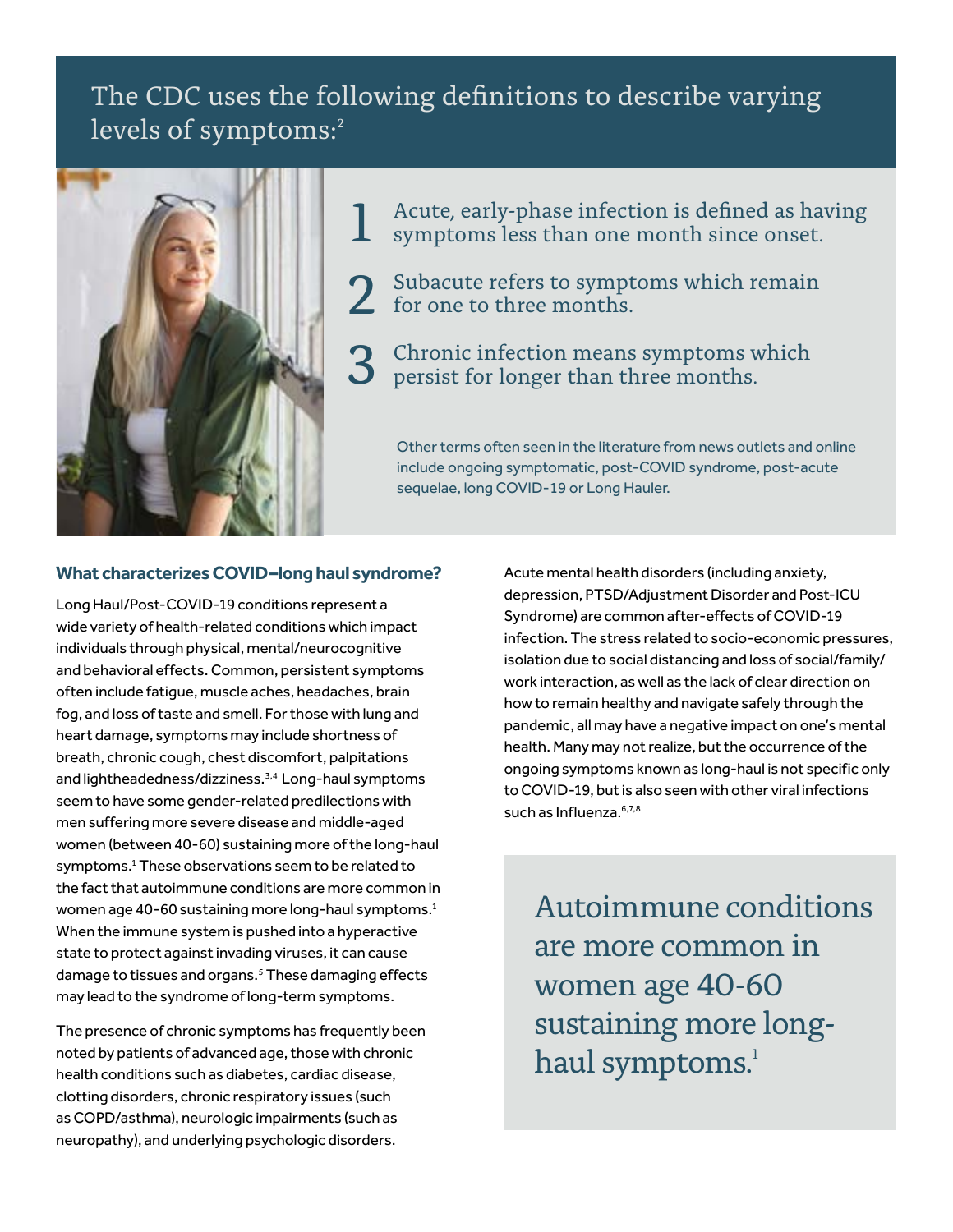# How to consider the effects of long-COVID?





Evaluating the effects of COVID-19 and related symptoms is part of a whole person evaluation of each individual considering their personal history and course of illness. At this time, there are not specific definitive tests which distinguish post-COVID-19 (long-haul) conditions from other etiologies. CDC guidance in June 2021 on evaluating and caring for patients with post-COVID conditions indicates that objective lab or imaging findings should not be the only measures utilized in assessing the status and well-being of each individual patient. There are multiple symptom inventories, assessment tools, physical and cognitive functional tests considered by treating clinicians to further direct care and understand the functional effects of COVID-19 for each individual.

### **When is it OK to consider return to activity?**

Return to activity (including work) should be assessed by a medical professional after thorough consideration of the individual's clinical status, functional limitations, physical and mental demands of a job, the necessity for ongoing treatments (including impairing medication use), necessity for use of personal protective equipment, potential for risk to others, and consideration of reasonable accommodations (with the employer's input). In general, most patients recover from the acute illness and can be encouraged to return to exercise and activity as tolerated, starting with low intensity levels and slowly increasing the intensity over several weeks.<sup>6</sup> Patients with persistent symptoms or slow recovery may be candidates for exercise testing before progressing. For those who remain without symptoms, return to pre-COVID-19 levels of activity may continue with close monitoring.6

For those suffering from a mental health condition but who are clinically stable from a physical perspective, promoting recovery with a return to physical activity has been shown to have a positive impact on mood and mental wellbeing.<sup>5</sup> Physical activity may play an important role in the prevention and treatment of mental health conditions. With that said, physical activity should be promoted as part of an overall treatment plan with allowances for additional support when needed. $6,9$